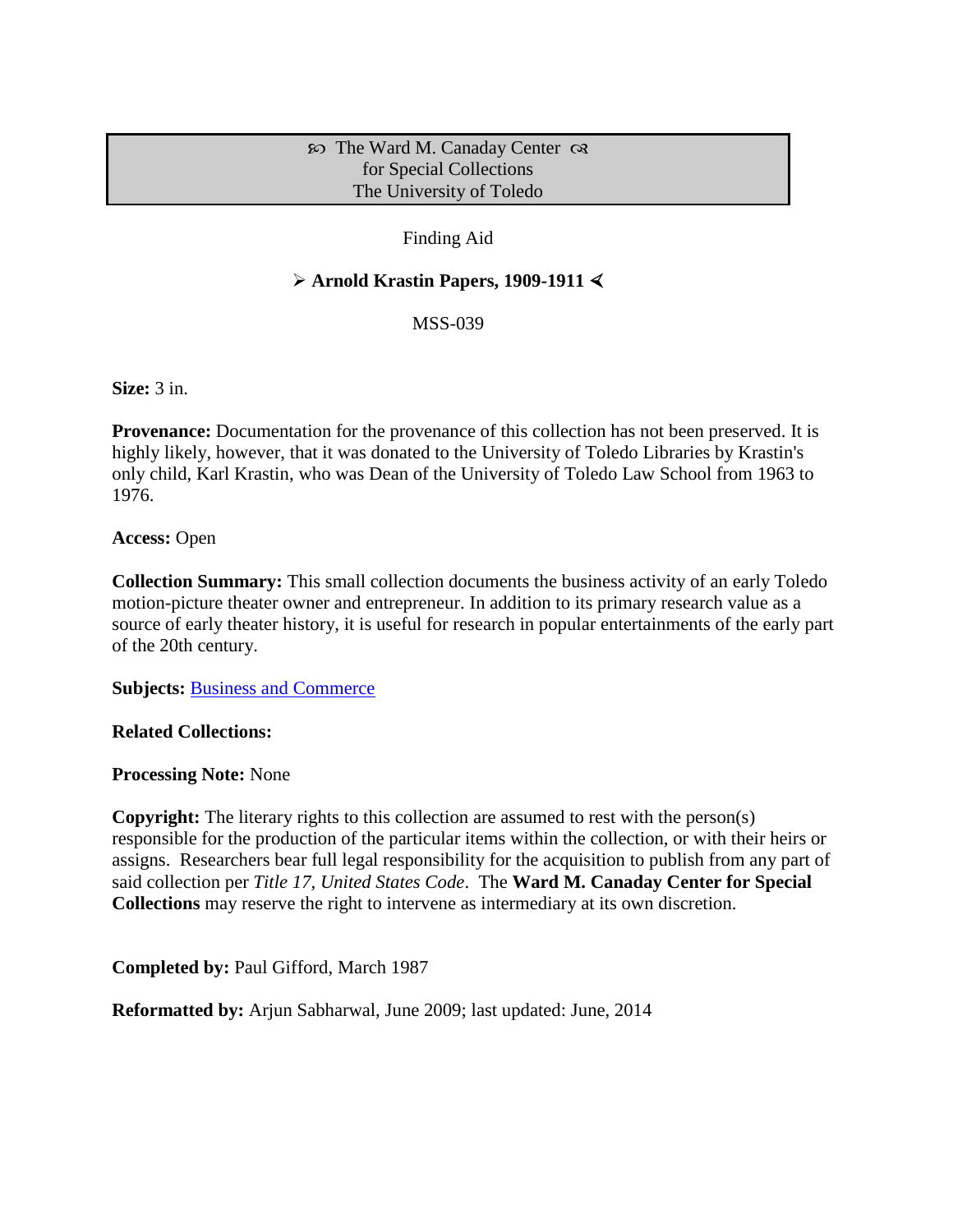## **Introduction**

This small collection documents the business activity of an early Toledo motion-picture theater owner and entrepreneur. In addition to its primary research value as a source for early theater history, it is useful for research in popular entertainments of the early part of this century.

## **Biographical Timeline**

|       | 1885 or 1886. Born in Riga, Latvia.                                                                                     |
|-------|-------------------------------------------------------------------------------------------------------------------------|
| 1894. | Emigrated to United States; settled in Cleveland.                                                                       |
| 1909. | Came to Toledo; operated Family and Gem Theatres.                                                                       |
| 1911. | Sold theater interests and returned to Cleveland, where he worked as a<br>distributor and salesman of automobile parts. |
|       | 1973, Oct. 27. Died in Waterville, Ohio.                                                                                |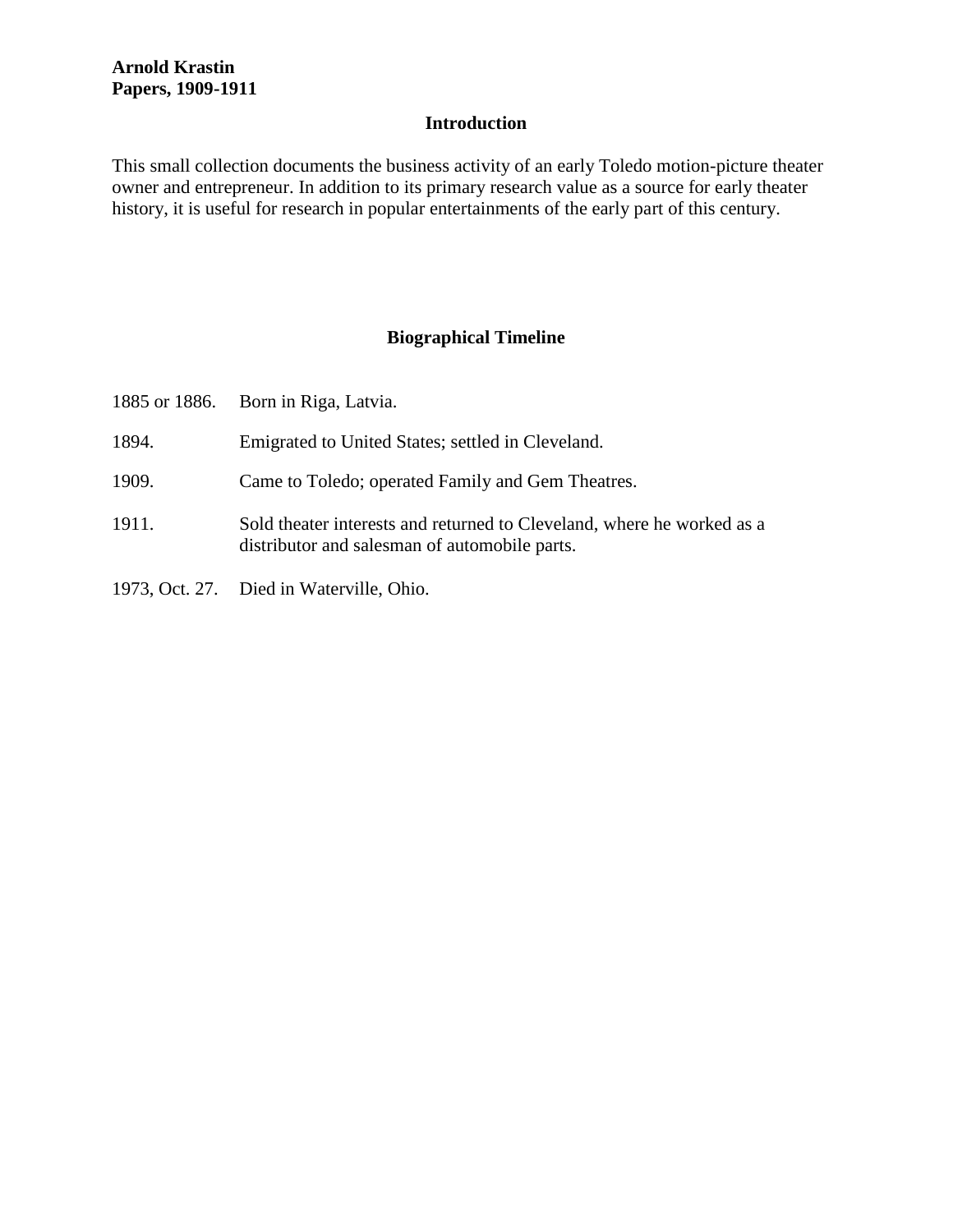### **Scope and Content Note**

Although this collection is small in size, its limited time range and well-focused subject may make it useful to scholars. Krastin typified the immigrant Jewish motion-picture theater owner of the period. He developed a plan to build and furnish theaters for others and to go into partnership with others in new theaters. Promoting this scheme in newspaper advertisements, his responses provide an insight into the types of people interested in the venture.

The collection includes a selection of promotional material pertaining to the Gem and Family Theatres---flyers, tags, tickets, programs and dance cards. Such ephemera document the operation of the theaters and indicate the volatile nature of the early cinema business. The scrapbook in the collection contains mostly newspaper clippings, including Krastin's promotional advertisements as well as clippings from a later period concerning the automobile parts business.